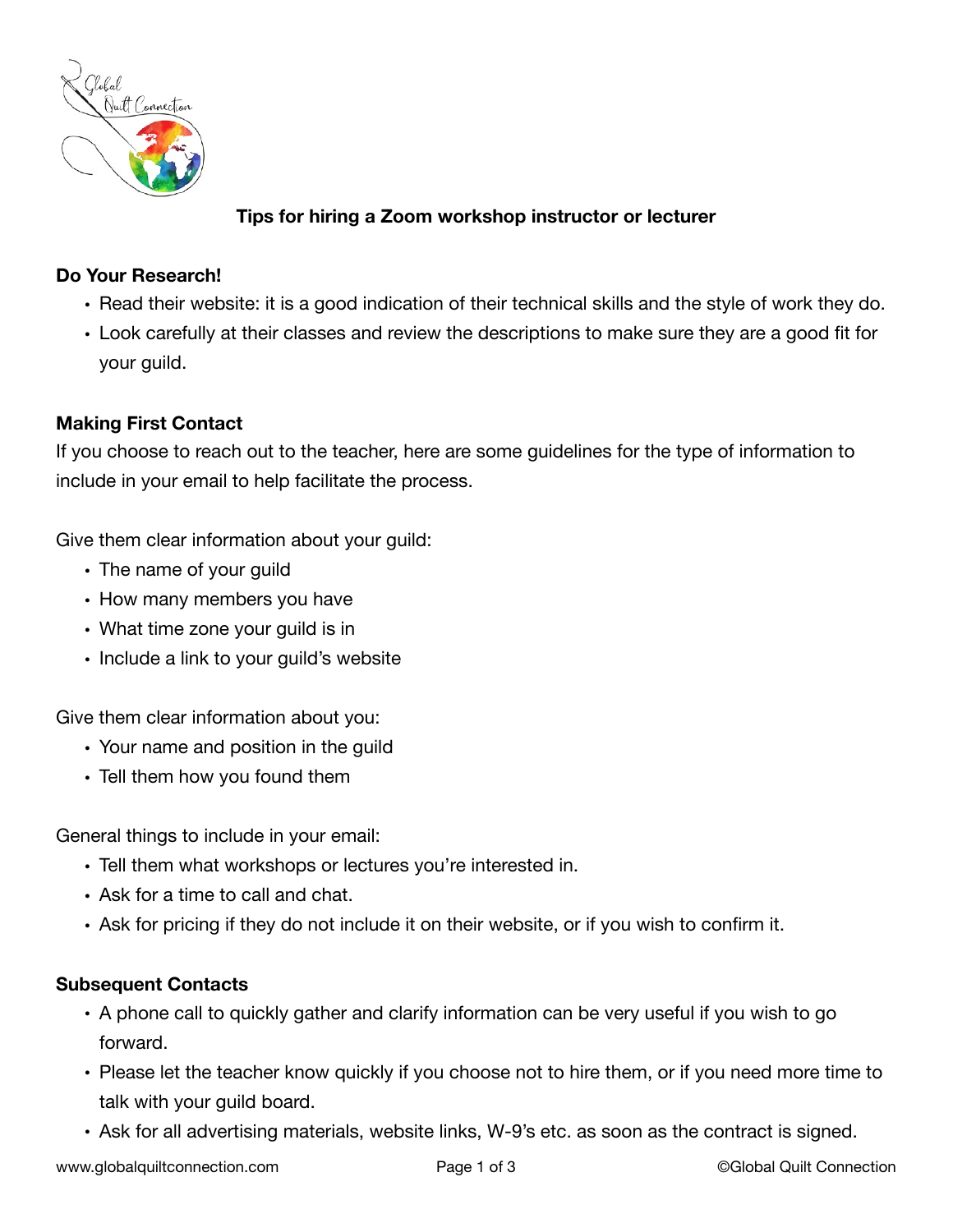

• Email the teacher one month ahead of time and one week ahead to confirm all dates, times, and details. Clarify and share the zoom links that will be used for each event.

#### **Vet the teacher by asking some questions**

By asking some questions before you decide to hire a teacher you can gain some insight on how how comfortable they are on Zoom and with technology to ensure they are prepared to teach virtually and provide a pleasant Zoom experience for your guild.

- How is your internet speed? Are you using wifi or ethernet connection?
- How many cameras do you use during the workshop?
- How many zoom classes have you taught?
- How do you present a lecture? Powerpoint slides or holding up quilts in front of a camera?
- Do you use pre-recorded content for demos?
- Do you stay in the Zoom room the whole time?
- Do you give students access to any online content (pre-recorded videos, project support etc) outside of the live zoom workshop - and for how long after the class?
- Do you have a reference I can contact, someone you have taught virtually for recently?

#### **Things to consider:**

- Are you willing to change your meeting time to accommodate the teacher's time zone?
- Are you flexible with workshop format many classes work best broken into two days.
- Consider letting your lecturer go first before your business meeting, especially if they are in a time zone east of yours.
- Ask if the teacher is able to take individual student payments for workshops. Many teachers are able to set up online courses in addition to their zoom class just for your guild, and take individual payments from students so that you don't have to dip into guild coffers. Work as hard as you can for them to fill the class and don't ask for this option unless you think you can fill the class at least ⅔ full. The teacher will set the price per student.
- Consider letting the guest speaker present first before your business meeting or show and tell. This can be especially helpful when the speaker is located on the East Coast.